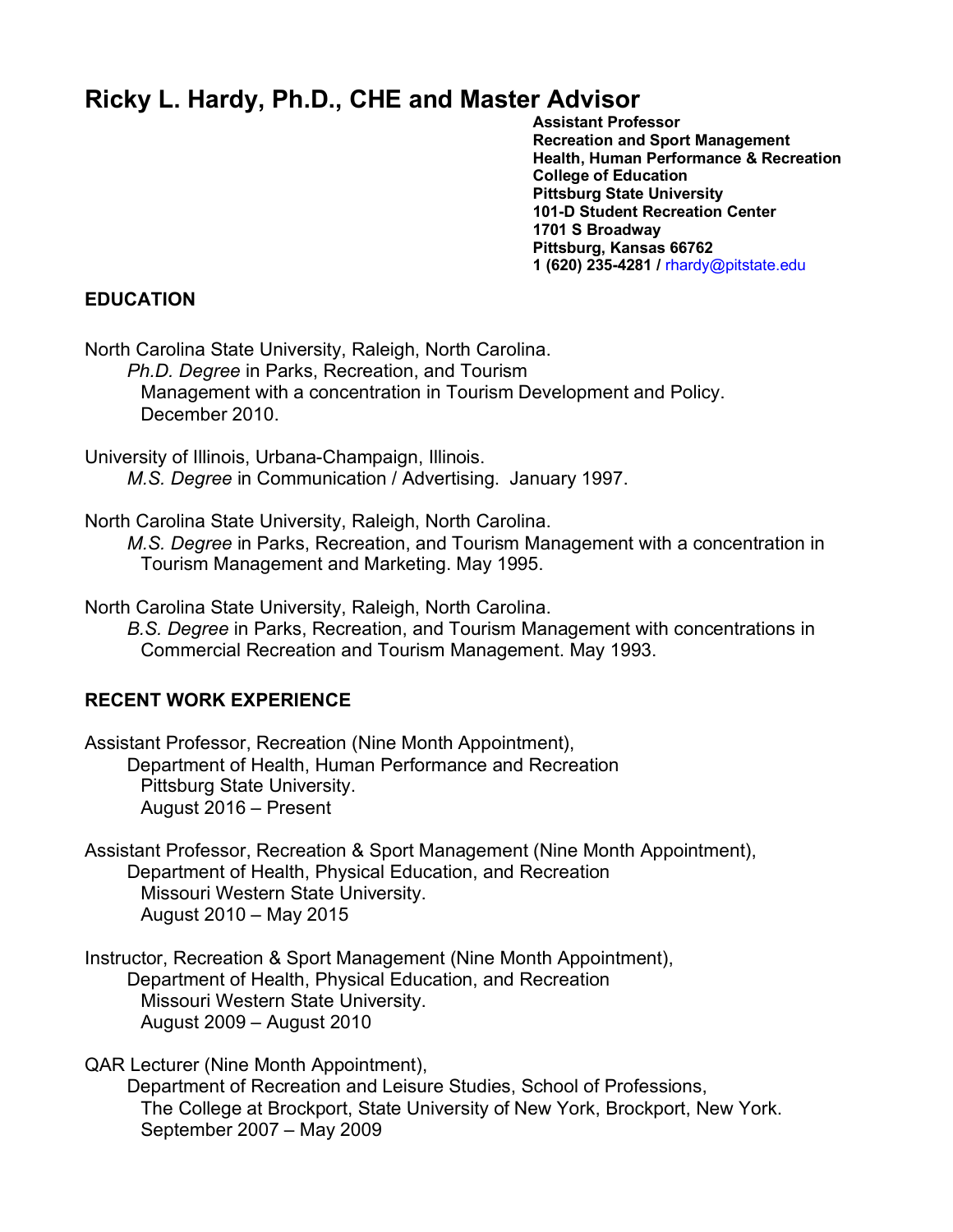Adjunct Instructor (Spring Semester Appointment),

Department of Recreation and Leisure Studies, College of Health & Human Performance, East Carolina University, Greenville, North Carolina. January 2007 – May 2007

Adjunct Instructor (Spring Semester Appointment),

Department of Hospitality Leadership, College of Human Ecology, East Carolina University, Greenville, North Carolina. January 2007 – May 2007

Adjunct Instructor (Fall Semester Appointment),

Department of Hospitality Leadership, College of Human Ecology, East Carolina University, Greenville, North Carolina. August 2006 – December 2006

Adjunct Instructor (Spring Semester Appointment),

Department of Hospitality Leadership, College of Human Ecology, East Carolina University, Greenville, North Carolina. January 2006 – May 2006

Adjunct Instructor (Nine Month Full-Time Appointment), Hospitality and Tourism Administration Program, School of Business,

North Carolina Central University, Durham, North Carolina. August 2004 – May 2005.

Adjunct Instructor (Summer School Appointment),

Hospitality and Tourism Administration Program, School of Business, North Carolina Central University, Durham, North Carolina. May 2004 – July 2004.

Adjunct Instructor (Nine Month Full-Time Appointment), Hospitality and Tourism Administration Program, School of Business, North Carolina Central University, Durham, North Carolina. August 2003 – May 2004.

Adjunct Instructor, (Part-Time Appointment),

Hospitality and Tourism Administration Program, School of Business, North Carolina Central University, Durham, North Carolina. January 2000 – May 2003.

Visiting Lecturer, Department of Communication, North Carolina State University, Raleigh, North Carolina. August 2000 – May 2002. Instructor of record for public speaking and interpersonal communication courses within the department.

Research Assistant, Office of Park and Tourism Research (research lab), North Carolina State University, Raleigh, North Carolina. August 2000 – August 2003. Assisted in implementation of formal marketing research projects and the production of technical marketing reports. Skilled in research design, instrument design, data collection, and data analysis as well as database design and management.

North Carolina Aquariums

Co-Principal Investigator. Survey design and analysis. Supervised three students in the collection of data for analysis at the three State Aquariums located at Roanoke Island, Pine Knoll Shores and Fort Fisher, North Carolina. June 2003 – December 2003.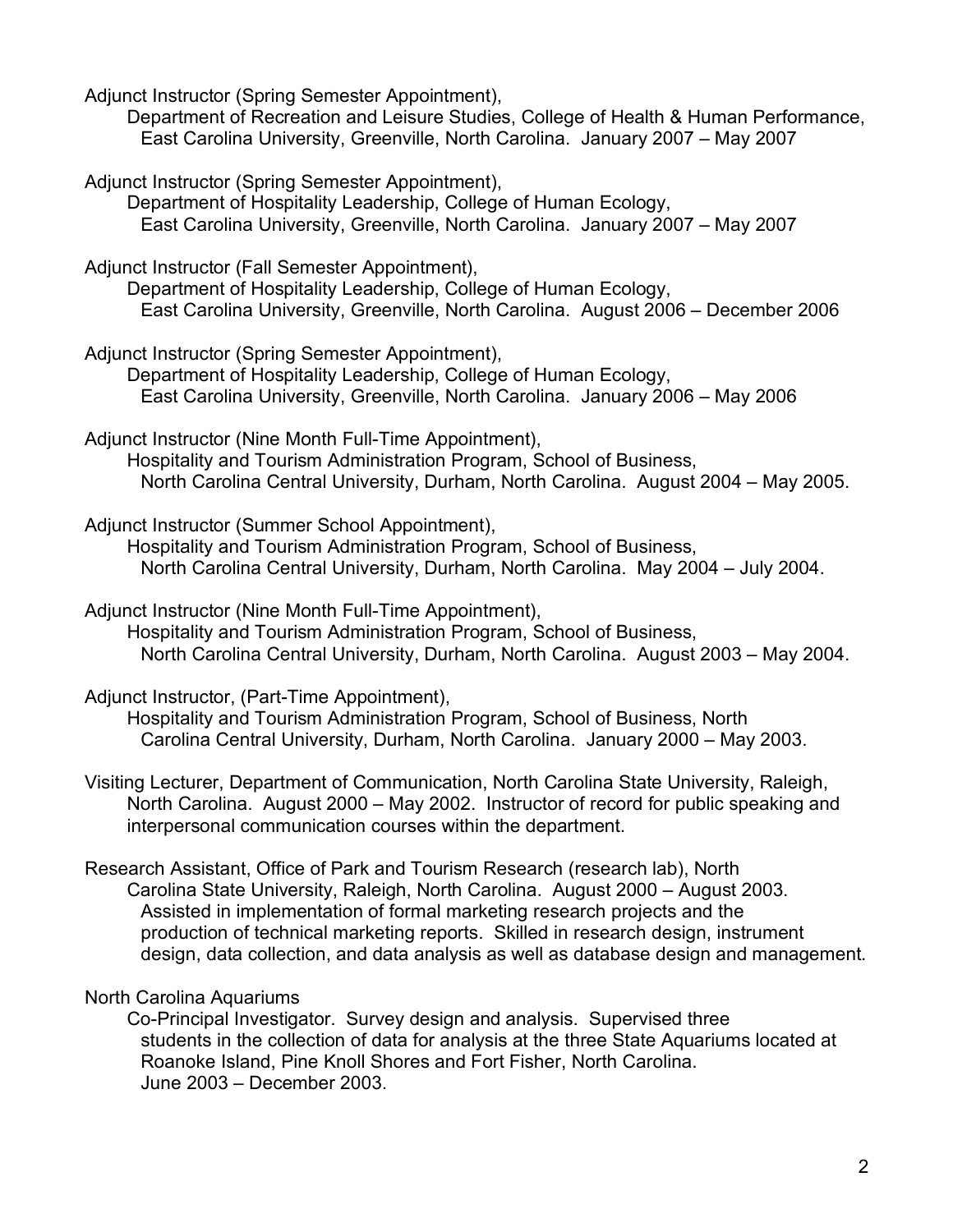Sustainable Communities Partnership

Project Manager/Coordinator for NCSU in joint effort between NCSU, Audubon International, the NC Department of Agriculture, and the City of Williamston, NC. September 2002 – November 2003. *Technical report issued December 2004.*

North Carolina Golf Course Owners' Association

Co-Principal Investigator. Survey design and analysis. Completed analysis and report to the North Carolina Golf Course Owners' Association in June 2003. July 2002 – June 2003. *Technical report issued October 2003.*North Carolina Arts Council Co-Principal Investigator. Survey design and data analysis. August 2001 – April 2002.

Institute of Outdoor Dramas

Project Manager/ Coordinator. Data analysis. Accepted paper for presentation to the 1<sup>st</sup> International Tourism Congress Conference held in Famagusta, Northern Cyprus. September 2000 – May 2002. Due to political unrest in the area I did not make the presentation.

# **GRANTS**

Awarded, Pittsburg State University Student Government Association: Professors Beyond the Classroom Grant. Grant went to aid in experiential education experience for students. Awarded \$500.00. (March 5, 2018)

# **PRESENTATIONS**

- Hardy, R. PSU International Student Transitions Class, American Sports, February 25 & 27, 2020.
- Jewett, J., Covert-Miller, L., Ball, S. & Hardy, R. Kansas Recreation and Park Association State Conference, "Job Opening: Recent Grads Welcome," KRPA, Topeka, KS. February 10, 2020.
- Hardy, R., Shewmake, C. & Oppliger, J. National Association for Kinesiology in Higher Education National Conference, "Strategies to be Utilized by Rural University Kinesiology Departments to Successfully Grow Their Brands," NAKHE, Indian Wells, CA. January 9, 2020.
- Hardy, R., Master Advisor Training, "Ethics in Advising & Case Studies," PSU Gorilla Advising Academy Council, Pittsburg, KS. (December 17, 2019).
- Hardy, R. PSU International Student Transitions Class, American Sports, September 24 & 25, 2019.
- Shewmake, C., Spresser, J., Jewett, J., Oppliger, J., Hardy, R., Grimes, M., Gorman, S., & Ball, S., SHAPE National Convention, "Elementary Fitness Activities from Around the World," SHAPE, Tampa, FL. (April 11, 2019).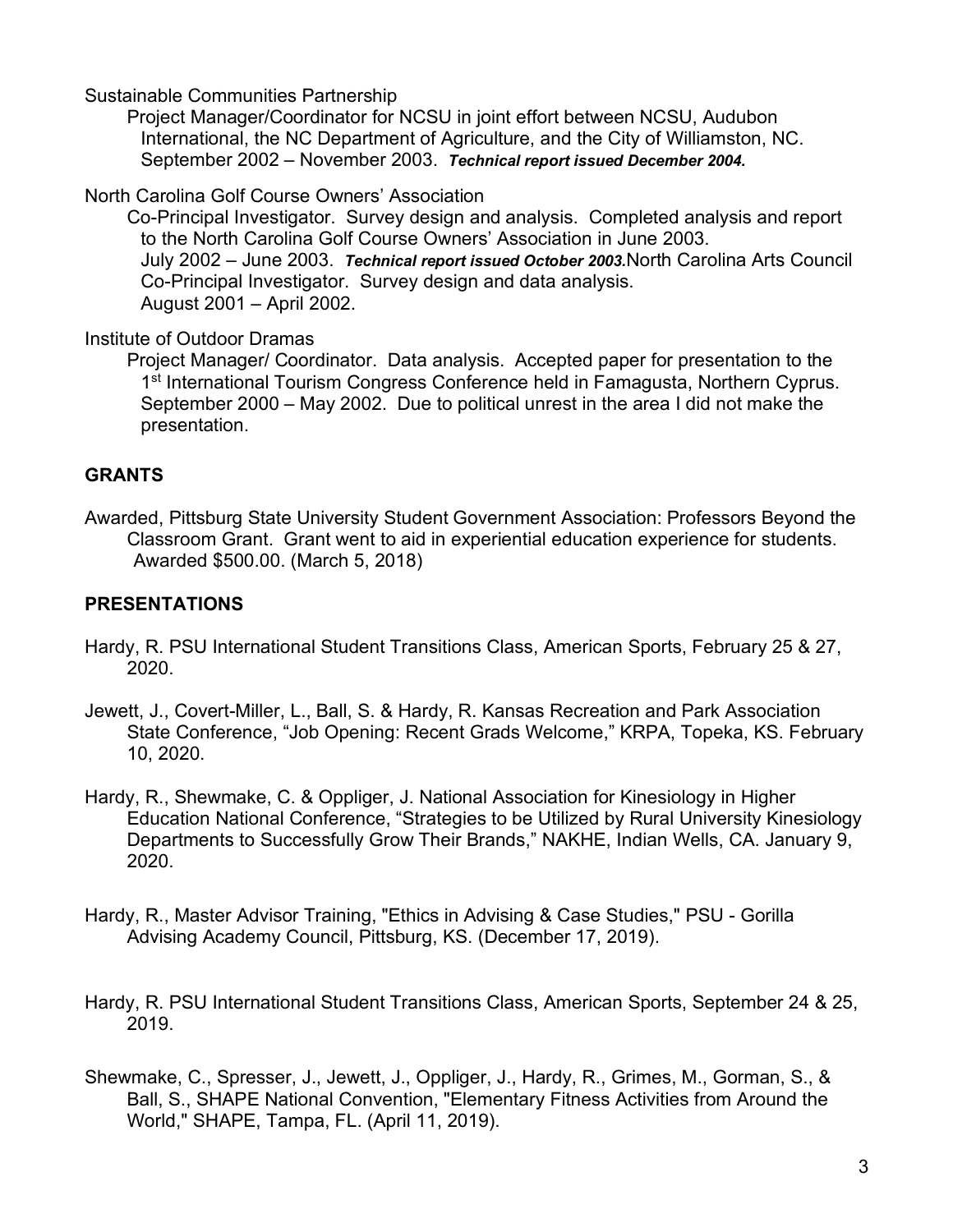- Gorman, R. S., Ball, S., Grimes, M. & Hardy, R., Kansas Association of Health, Physical Education, Recreation & Dance, "Yabadabadoo Adventure Activities," KAHPERD, Emporia, KS. (October 26, 2018).
- Hardy, R., Event Planning and Management Workshop, "Event Planning and Management

Permits, Contracts and Legal Issues," Pittsburg State University, Overman Student Center, Pittsburg State University, Pittsburg, Kansas. (July 23, 2018).

- Hardy, R., Master Advisor Training, "Ethics in Advising & Case Studies," PSU Gorilla Advising Academy Council, Pittsburg, KS. (May 14, 2018).
- Jewett, J., Ball, S., Hardy, R., & Longacre, C. "The Internship Experience: Different Perspectives" Panel Presentation to the Kansas Recreation & Park Association, Wichita, KS. January 23-25, 2018.
- Hardy, R., Master Advisor Training, "Ethics in Advising & Case Studies," PSU Gorilla Advising Academy Council, Pittsburg, KS. (December 18, 2017).
- Ball, S., Hardy, R., Oppliger, J. H., Kansas Association of Health, Physical Education, Recreation & Dance, "Recreation: Make it a Family Thing," KAHPERD, Topeka, KS. (October 27, 2017).
- Hardy, R., Kansas Association of Health, Physical Education, Recreation & Dance, "Develop & Grow Your Professional Brand," KAHPERD, Topeka, KS. (October 26, 2017).
- Ball, S., Hardy, R., Shewmake, C. & Oppliger, J. "Move & Shake your Profession through Volunteerism" Presentation to the Kansas Association of Health, Physical Education, Recreation & Dance, Hays, KS. November 4, 2016.
- Hardy, R. "Geocaching Rally" Presentation to the Kansas Association of Health, Physical Education, Recreation & Dance, Hays, KS. November 3, 2016.
- Hardy, R. "Seniors Capstone Job Acquisition" Presentation to the International Society of Travel & Tourism Educators Conference, St. Louis, MO. October 24, 2014.
- Hardy, R., & Kriewitz, K. "Golden Age Games: A student service learning experience " Presentation made at the 8<sup>th</sup> Annual Conference on Applied Learning in Higher Education. Missouri Western State University, St. Joseph, MO. March 21-23, 2013.
- Hardy, R., & Kriewitz, K*. "Seniors' Game Day: A Day of Physical & Social Interaction "* Presentation made at the MPRA Annual Conference & Expo. Tan-Tara Resort, Lake of the Ozarks, MO. February 26 – March 1, 2013.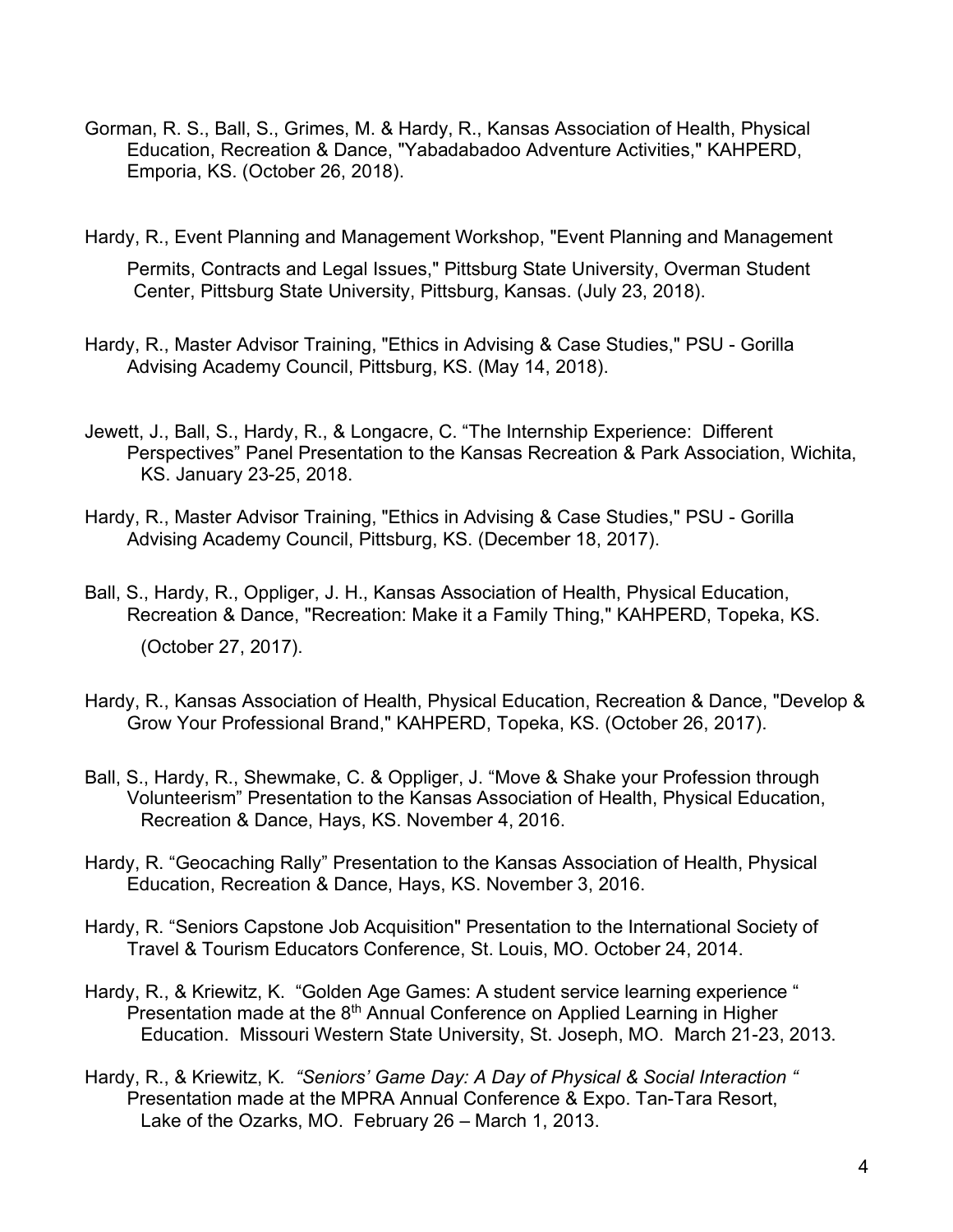- Hardy, R. "Horses, tourism and leisure: Continuities, transformations and changes, Equestrian Riders and How They Disperse Along Plog's Allocentric/Psychocentric Continuum." Presentation made at the Recontre Entre Scientifiques Et Professionnels: Equi-Meeting Tourisme, Samur, France. May 9, 2012.
- Hardy, R., MEC Celebration, "Equine Industry Issues." Discussion Panel Member at the Missouri Equine Council, Columbia, MO. (January 21, 2012).
- Hardy, R.L. "Purple Recreation: Take a walk on the wild side as we wander down the road of alternative recreation." Scheduled Presentation at the 75<sup>th</sup> MOAHPERD Convention. Lake of the Ozarks, MO. November 11, 2011.
- Choi, H., Blessing, B. & Hardy, R. "Program in Recreation Sport Management Baccalaureate Degree: The Western Model, Integrating Theory with Practice. "Presentation made at the 6<sup>th</sup> Annual Conference on Applied Learning in Higher Education. Missouri Western State University, St. Joseph, MO. February 25, 2011.
- Hardy, R.L. "Equestrian Riders & How They Disperse Along Plog's Allocentric/Psychocentric Continuum." Unpublished dissertation under the direction of Dr. Larry Gustke, Committee Co-Chair, Dr. Gene Brothers Committee Co-Chair, Dr. Aram Attarian, and Dr. Michael Vasu. Raleigh, NC. November, 2010.
- Hardy, R.L. & Gustke, L.D. "Equestrian Riders & How They Disperse Along Plog's Allocentric/Psychocentric Continuum." Poster Presentation at the 21<sup>st</sup> Annual North East Recreation Research Symposium. Bolton Landing, NY. March 29-31, 2009.
- Hardy, R.L. "*Rising Gas Prices and Their Affect on Summer Travel.*" Invited Guest Commentator, Eyewitness News This Week, WTVD Television News Program. Durham, North Carolina. Taped and Aired in April 2004.
- Hardy, R.L. "Apex: An Overview" Co-convener and presenter at the first Triangle Area City Discussion Group Meeting for the Convention Industry Council. Radisson RTP, RTP, North Carolina. October 27, 2003.
- Hardy, R.L. "Event Management: Planning Your Dreams, How to Get Started, and What It Takes." Invited Breakout Session Presenter at the Seventh Annual NSMH Regional Conference. Dover, Delaware. October 11, 2003.
- Byrd, E.T., Cardenas, D., Hardy, R.L., and Bloyer, J.M. "Tourism and Small Town Revitalization: A Case Study of Selma, North Carolina." Poster Presentation at the 34<sup>th</sup> Annual Travel and Tourism Research Association Conference. St. Louis, Missouri. June 15-18, 2003.
- Hardy, R.L., Gustke, D.L., Parker, S. "An Investigation into the Outdoor Drama Experience in *the United States*." 1st International Tourism Congress: Challenges and Prospects for the New Millenium. Paper Presentation in Famagusta, Northern Cyprus. November 20- 23, 2002. *Accepted for presentation and published on Conference Proceedings CD-ROM. ISBN 975-8401-11-4*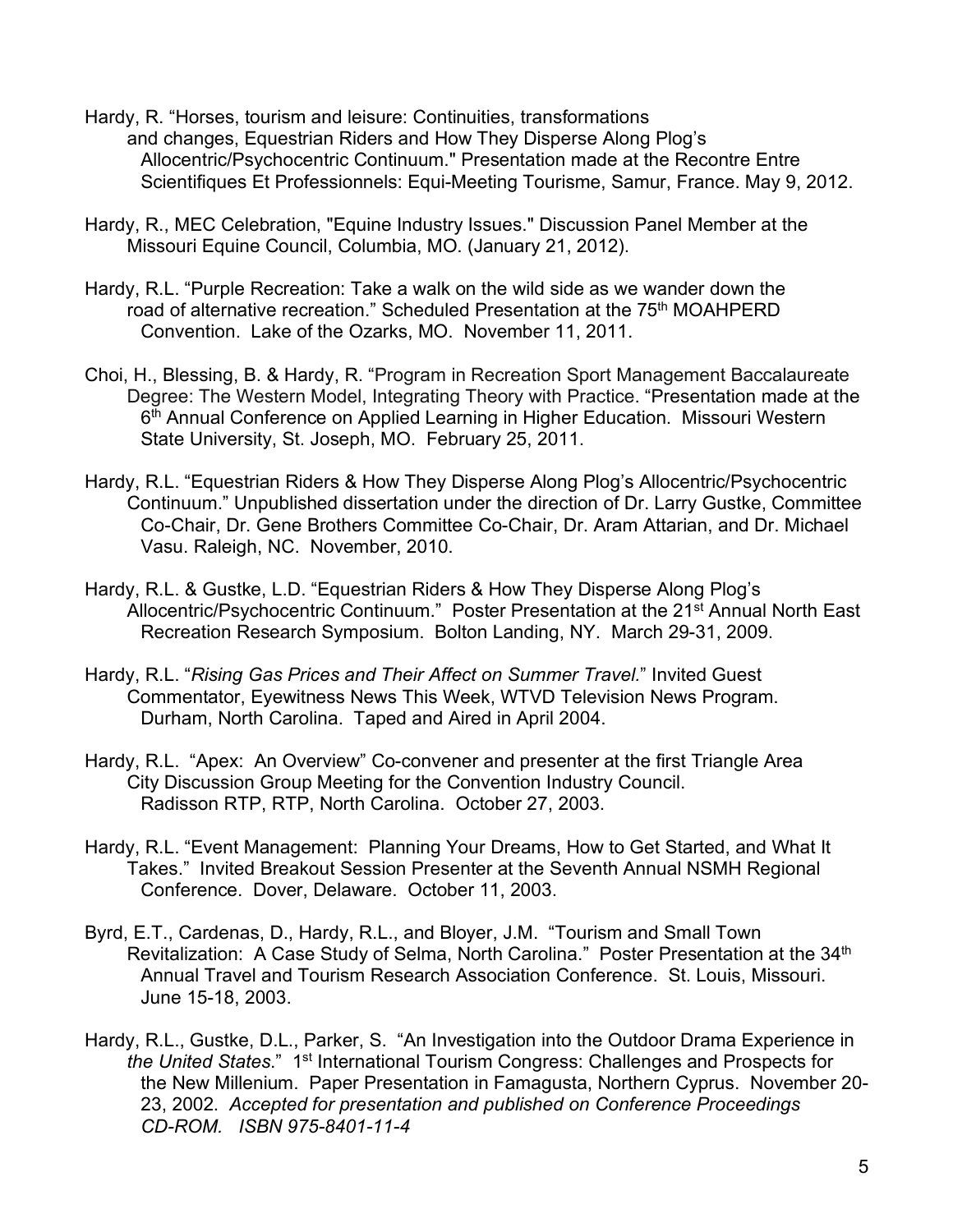- Hardy, R.L. and Hunter, E. "*An Exploratory Study of Visitor Perceptions to the Recovery Time of Coastal Destinations Affected by Hurricanes*." Poster Presentation at the South Eastern Recreation Research Conference. Athens, Georgia. February 21-23, 2002.
- Hardy, R.L. "*North Carolina State Aquariums' Visitor Profile and Willingness to Pay an Admission.*" Unpublished Masters Thesis. Raleigh, North Carolina. August, 1995
- Hardy, R.L. "*Year-Round Schools and Tourism in North Carolina.*" Invited Panel Discussion Member, Governor's Conference on Travel and Tourism. New Bern, North Carolina. 1995.
- Hardy, R.L. "North Carolina Occupancy Taxes." Sigma Xi Undergraduate Research Symposium Book of Abstracts. Sigma Xi. 1993.

## **PUBLICATIONS**

- Hardy, R. L. (2020). Lesser Known Lifetime Physical Activities. *MOSHAPE Journal*. *Submitted for publication February, 16, 2020*.
- Hardy, R. L. (2018). What Exactly is Rural Tourism?, *KAHPERD Journal*. Spring *90*(1), 45-48.
- Hardy, R. L., & Kennedy, H. (2017). Are You Pumping: Bicycle Pump Tracks. *KAHPERD Journal*. Fall *No*, *89*(2), 66-71.
- Hardy, R. L. (2017). Geocaching as an Exergame, *KAHPERD Journal*. Spring *89*(1), 31-34.
- Hardy, R. & Halloran M. (2015). Missouri Western State University's Griffon Indoor Sports Complex: A Case Study. *Case Studies in Sport Management*. *Submitted for publication*.

## **ACADEMIC / PROFESSIONAL SERVICE**

- Executive Committee Member, Graduate Council Committee, Pittsburg State University, Pittsburg, Kansas. August 2018 – May 2019.
- Committee Member, Graduate Council Committee, Pittsburg State University, Pittsburg, Kansas. August 2017 – present.
- Committee Member, Gorilla Advising Council, Pittsburg State University, Pittsburg, Kansas. August 2017 – May 2019.
- Committee Member, College of Education Academic Honors Committee, Pittsburg State University, Pittsburg, Kansas. August 2016 – May 2018.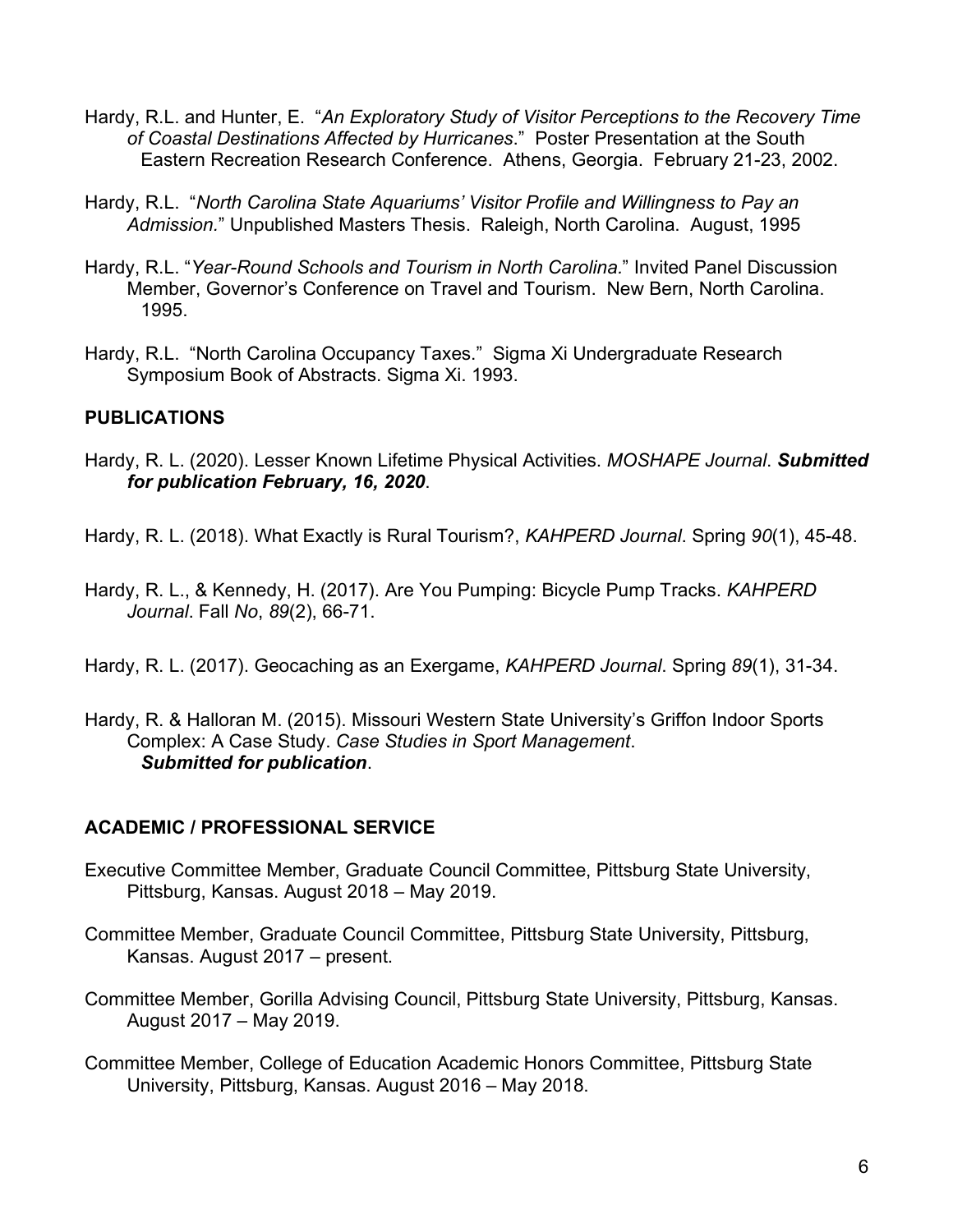- Committee Member, Health, Human Performance & Recreation Department Undergraduate Recreation Curriculum Evaluation Committee, Pittsburg State University, Pittsburg, Kansas. September 2016 – present.
- Committee Member, Pittsburg State University Undergraduate Research Colloquium Planning Committee, Pittsburg State University, Pittsburg, Kansas. August 2016 – April 2017.
- Appointed Committee Member, Health, Hotel/Motel Tax Citizens Committee, Appointed by Mayor Bill Faulkner, St. Joseph, Missouri. March 2011 – May 2015.
- Committee Member & Sub Committee Chair, Undergraduate Curriculum Committee, Missouri Western State University, St. Joseph, Missouri. September 2012 – May 2015.
- Chair, University Scholarship Committee, Missouri Western State University, St. Joseph, Missouri. September 2010 – May 2013.
- Committee Member, HPER Department Sport & Fitness Graduate Degree Curriculum Committee, Missouri Western State University, St. Joseph, Missouri. October 2011 – October 2012.
- Committee Member, HPER Department Pedagogy Faculty Search Committee, Missouri Western State University, St. Joseph, Missouri. October 2011 – October 2011.
- Committee Member, PORTAL Research Committee, Missouri Western State University, St. Joseph, Missouri. August 2011 – December 2013.
- Committee Member, Health, Physical Education, & Recreation Department Promotion & Tenure Committee, Missouri Western State University, St. Joseph, Missouri. June 2010 – December 2013.
- Committee Member, Advising Task Force, Missouri Western State University, St. Joseph, Missouri. January 2011 – December 2011.
- Committee Member, Degree Audit Coordinator Search Committee, Missouri Western State University, St. Joseph, Missouri. April 2011 – May 2011.
- Liaison, Missouri Healthcare District II Golden Age Games and Missouri Western State University, St. Joseph, Missouri. February 2009 – May 2015.
- College Senator, Department of Recreation & Leisure Studies, School of Professions, The College at Brockport, State University of New York, Brockport, New York. September 2008 – May 2009.
- Student Policies Committee Member, Department of Recreation & Leisure Studies, School of Professions, The College at Brockport, State University of New York, Brockport, New York. September 2008 – May 2009.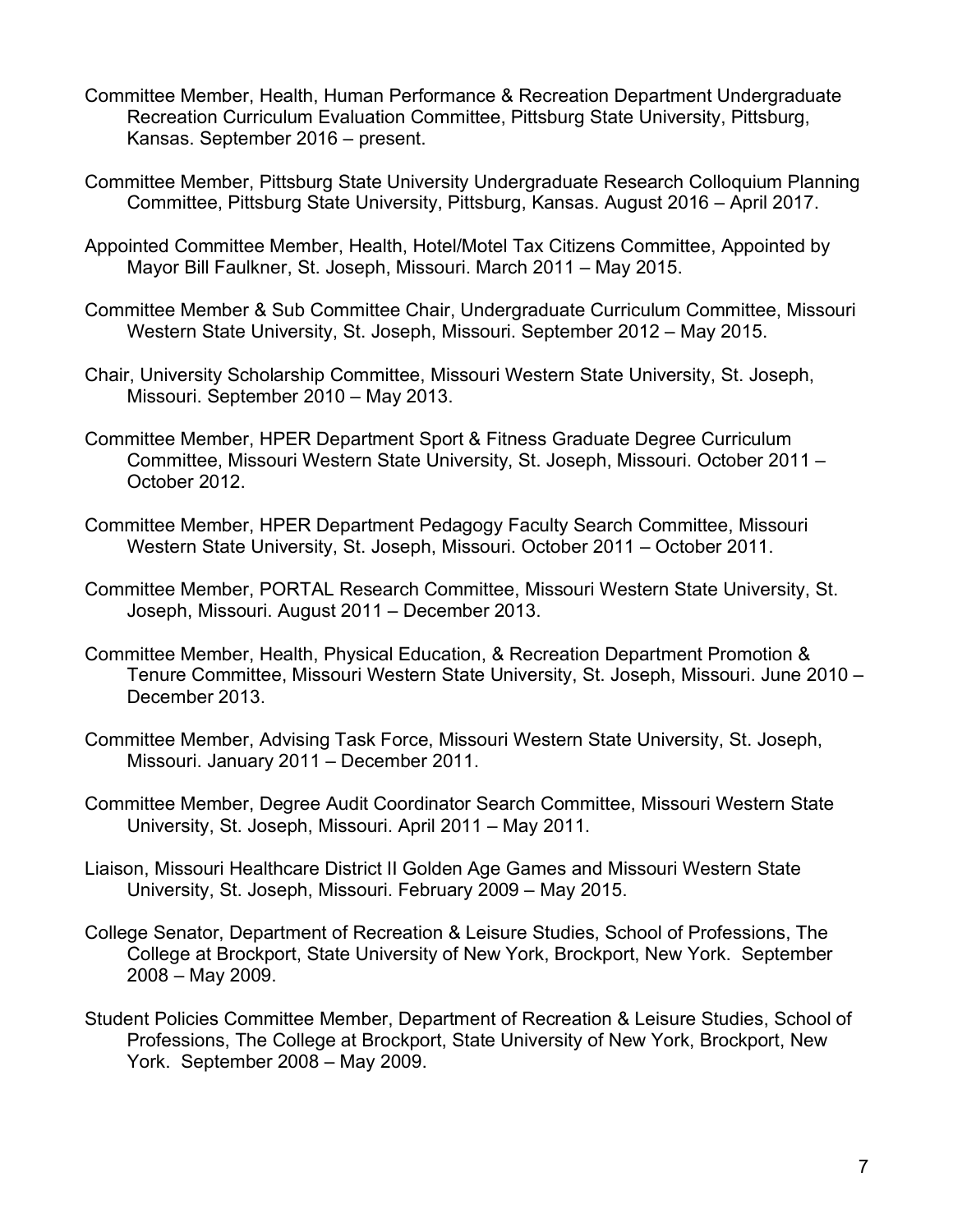- UUP Representative, Department of Recreation & Leisure Studies, School of Professions, The College at Brockport, State University of New York, Brockport, New York. September 2007 – May 2009.
- Secretary, Curriculum Advisory Committee, Department of Recreation & Leisure Studies, School of Professions, The College at Brockport, State University of New York, Brockport, New York. September 2007 – May 2009.
- College Senator (Alternate), Department of Recreation & Leisure Studies, School of Professions, The College at Brockport, State University of New York, Brockport, New York. September 2007 – May 2008.
- Member, Associate Editorial Review Board, LARNet: The Cyber Journal of Applied Leisure and Recreation Research. February 2005 – January 2014.
- Faculty Senator (Alternate), School of Business, North Carolina Central University. August 2004 – May 2005.
- Member, Academic Affairs Customer Service Committee, University Committee, North Carolina Central University. August 2004 – May 2005.
- Member, Undergraduate Programs Committee, School of Business, North Carolina Central University. August 2004 – May 2005.
- Member, AACSB Accreditation Committee, School of Business, North Carolina Central University. August 2003 – May 2004.
- Member, Faculty Development Committee, School of Business, North Carolina Central University. May 2004 – August 2004.
- Undergraduate Advisor, Hospitality and Tourism Administration, School of Business, North Carolina Central University. August 2003 – May 2005.
- Reviewer, ICHRIE Conference paper/poster reviewer for Tourism Specialty Papers 2004 and 2005.
- Facilitator, Triangle Area Accepted Practices and Exchanges City Discussion Group, Convention Industry Council. September 2003 – May 2005.

#### **PROFESSIONAL DEVELOPMENT**

- Selected Faculty, "Leadership PSU," Leadership Program. Leadership PSU, Pittsburg, Kansas, USA (September 2019 – April 2020). Graduated April 2020.
- Workshop, "Building Professionalism in Professional-track Students," CTLT, Pittsburg, Kansas, USA. (September 27, 2018).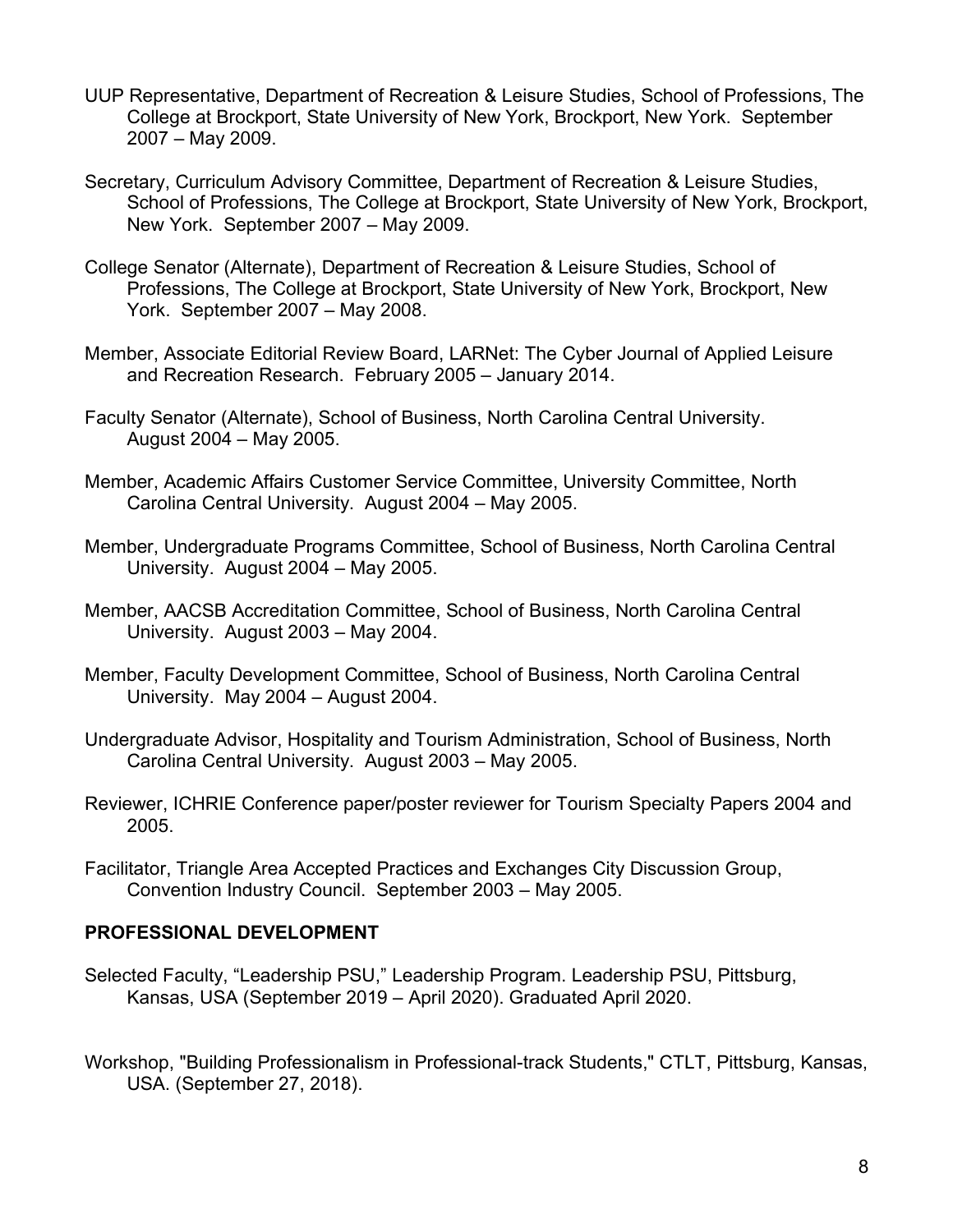- Workshop, "Advising for "Double Dose" First Generation Students," CTLT, Pittsburg, Kansas, USA. (September 12, 2018).
- Certified, "Certified Hospitality Educator." Passed exam through the American Hotel and Lodging Association's Education Institute. Brookings, SD. May 22, 2018
- Workshop, "Peer Reviewer Course," Quality Matters & CTLT, Pittsburg, KS, United States. (January 9, 2018 - February 5, 2018).
- Workshop, "Gorilla Advising Academy's Master Advisor Training," Gorilla Advising Academy Council & CTLT, Pittsburg, Kansas, USA. (December 18, 2017).
- Continuing Education Program, "eLearning Academy (Cohort 5)," CTLT, Pittsburg, Kansas. (December 6, 2017).
- Seminar, "What's New in Canvas," CTLT, Pittsburg, Kansas, USA. (December 1, 2017).
- Continuing Education Program, "eLearning Academy (Cohort 5)," CTLT, Pittsburg, Kansas. (November 1, 2017).
- Workshop, "Grant Writing Workshop," Grant Writing USA, Fort Scott, Kansas, USA.
	- (October 30, 2017 October 31, 2017).
- Continuing Education Program, "eLearning Academy (Cohort 5)," CTLT, Pittsburg, Kansas. (October 4, 2017).
- Continuing Education Program, "eLearning Academy (Cohort 5)," CTLT, Pittsburg, Kansas. (September 6, 2017).
- Faculty Professional Development Day, "7th Annual Faculty Professional Development Day," Center for Teaching and Learning Technologies, Pittsburg, KS, United States. (August 16, 2017).
- Workshop, "Applying the QM Rubric," Quality Matters & CTLT, Pittsburg, KS, United States. (May 15, 2017 - May 30, 2017).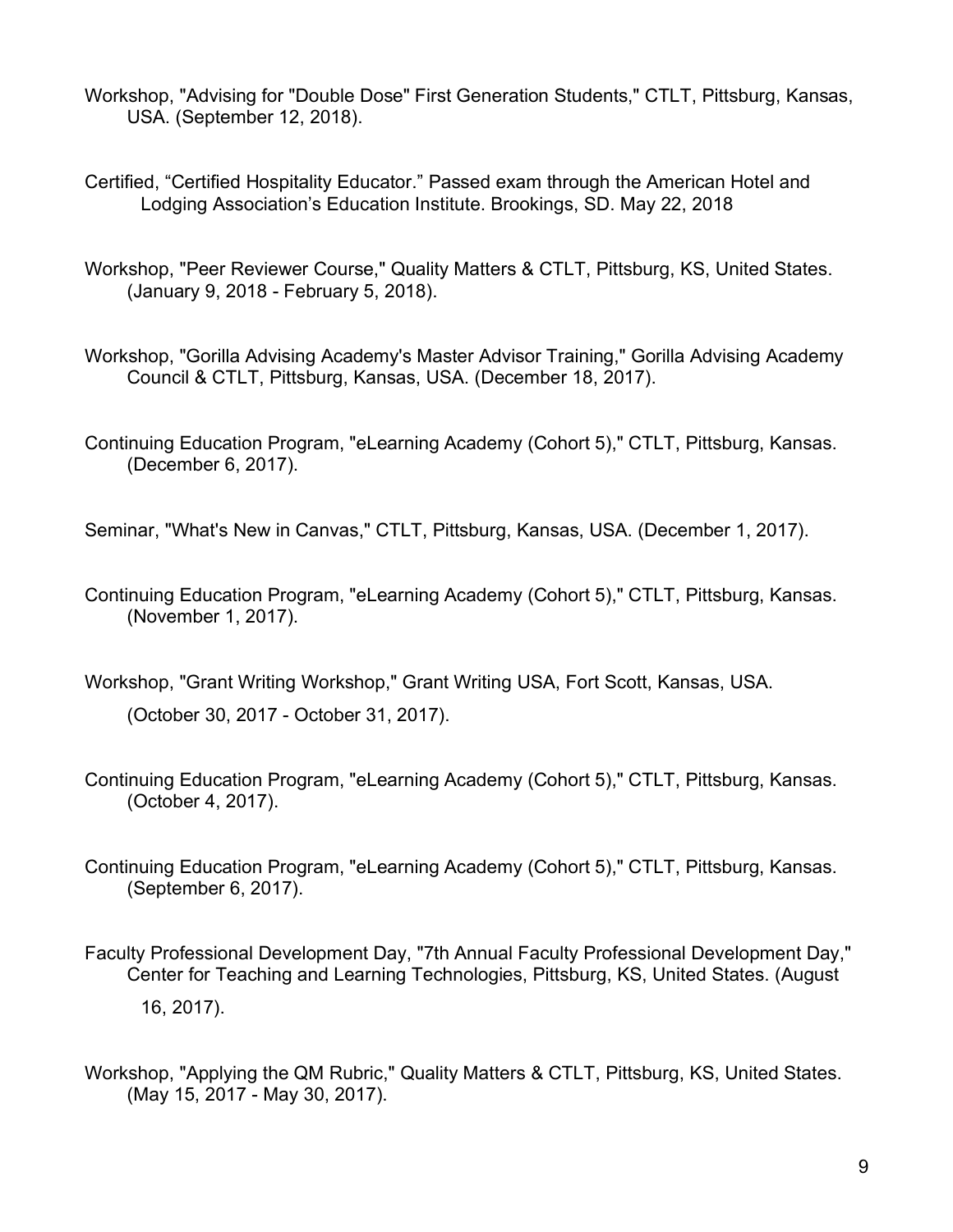- Continuing Education Program, "eLearning Academy (Cohort 5)," CTLT, Pittsburg, KS, United States. (May 10, 2017).
- Seminar, "Canvas End of the Semester Best Practices," CTLT, Pittsburg, Kansas, USA. (April 26, 2017).

Seminar, "Canvas Tips and Tricks," CTLT, Pittsburg, Kansas, USA. (March 28, 2017).

Webinar, "Student Learning Outcomes: How to Effectively Assess Teaching & Learning," CTLT, Pitt, Kansas, USA. (March 7, 2017).

Seminar, "Turnitin Panel Discussion," CTLT, Pitt, Kansas, USA. (March 2, 2017).

- Seminar, "Canvas Advising Communities & Scheduler," Gorilla Advising Academy Council & CTLT, Pittsburg, Kansas, USA. (February 21, 2017).
- Seminar, "Lunch & Learn: '''I Can't Understand It': Helping a Student Read Complex Prose''," CTLT, Pittsburg, Kansas, USA. (February 21, 2017).
- Workshop, "Gorilla Advising Academy's Master Advisor Training," Gorilla Advising Academy Council & CTLT, Pittsburg, Kansas, USA. (December 19, 2016).
- Self-Study Program, "CTLT Canvas Fundamentals for New Faculty," CTLT & Canvas OLM, Pittsburg, Kansas, USA. (August 15, 2016 - December 4, 2016).
- Seminar, "Lunch & Learn: Using Online Discussions to Assess Student Learning," PSU Center for Teaching, Learning & Technology, Pittsburg, Kansas, USA. (November 16, 2016).

Attended KAHPERD Convention. Fort Hays State University, Hays, KS. November 3-4, 2016.

- Webinar, "EDU: Eliminate Campus Sexual Violence (KS)," Pittsburg State University, Pittsburg, KS, United States. (August 29, 2016).
- Faculty Professional Development Day, "6th Annual Faculty Professional Development Day," Center for Teaching and Learning Technologies, Pittsburg, KS, United States.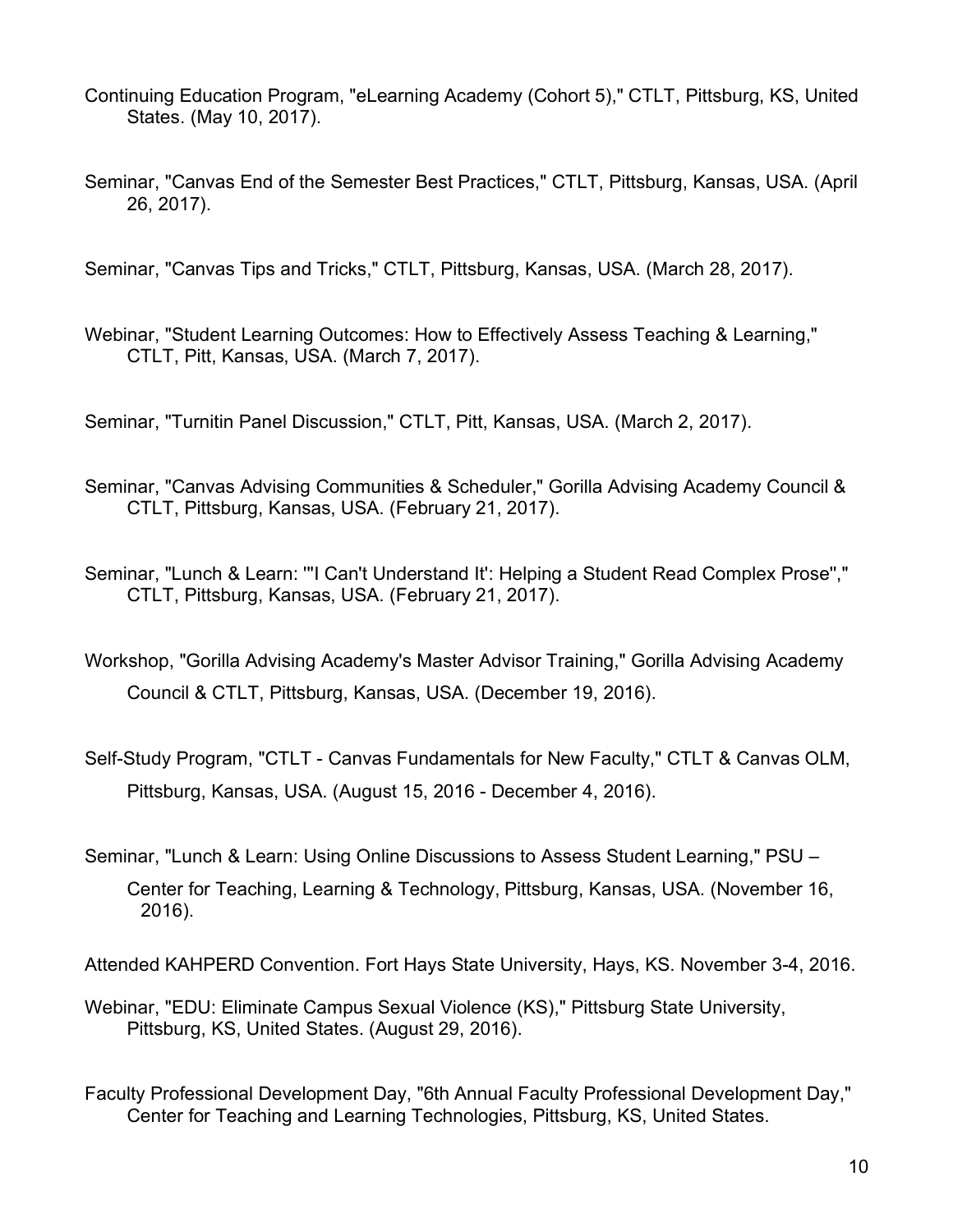(August 17, 2016).

- Attended the International Society of Travel & Tourism Educators Conference. St. Louis, MO. October 24, 2014.
- Attended the 8<sup>th</sup> Annual Conference on Applied Learning in Higher Education. Missouri Western State University, St. Joseph, MO. March 21-23, 2013.
- Attended Missouri Park and Recreation Association's Annual Conference & Expo. Tan-Tara Resort, Lake of the Ozarks, MO. February 26 – March 1, 2013.
- Attended the Recontre Entre Scientifiques Et Professionnels: Equi-Meeting Tourisme, Samur, France. May 9, 2012.
- Attended the Missouri Equine Council's Celebration. Columbia, MO. January 21, 2012.
- Attended the 75<sup>th</sup> MOAHPERD Convention. Lake of the Ozarks, MO. November 11, 2011.
- Attended the 6<sup>th</sup> Annual Conference on Applied Learning in Higher Education. Missouri Western State University, St. Joseph, MO. February 25, 2011.
- Peer Reviewed. Peer reviewed for teaching by Dr. Randy Bergman. St. Joseph, MO. October, 2011.
- Attended North American Society of Sports Management. London, Ontario, Canada. June 1-4, 2011.
- Attended Qualtrics.com Webinar. Online webinar introduction to Qualtrics Survey Research Software. April, 29, 2011.
- Attended the 21<sup>st</sup> Annual Northeast Recreation Research Symposium. Bolton Landing, NY. March 29-April  $1<sup>st</sup>$ , 2009.
- Attended the Genesee Valley Recreation and Park Society Conference. Henrietta, NY. November 2008.
- Attended the 68<sup>th</sup> Annual New York State Recreation and Park Society Conference March 30-April 2nd, 2008.
- Attended Becoming a Better Leader Workshop Sponsored by the New York State Recreation & Park Society. Brockport, NY. December 2007.
- Attended the Genesee Valley Recreation and Park Society Conference. Henrietta, NY. November 2007.
- Attended Ethics Across the Disciplines Workshop Sponsored by the School of the Professions. Brockport, NY. November 9, 2007.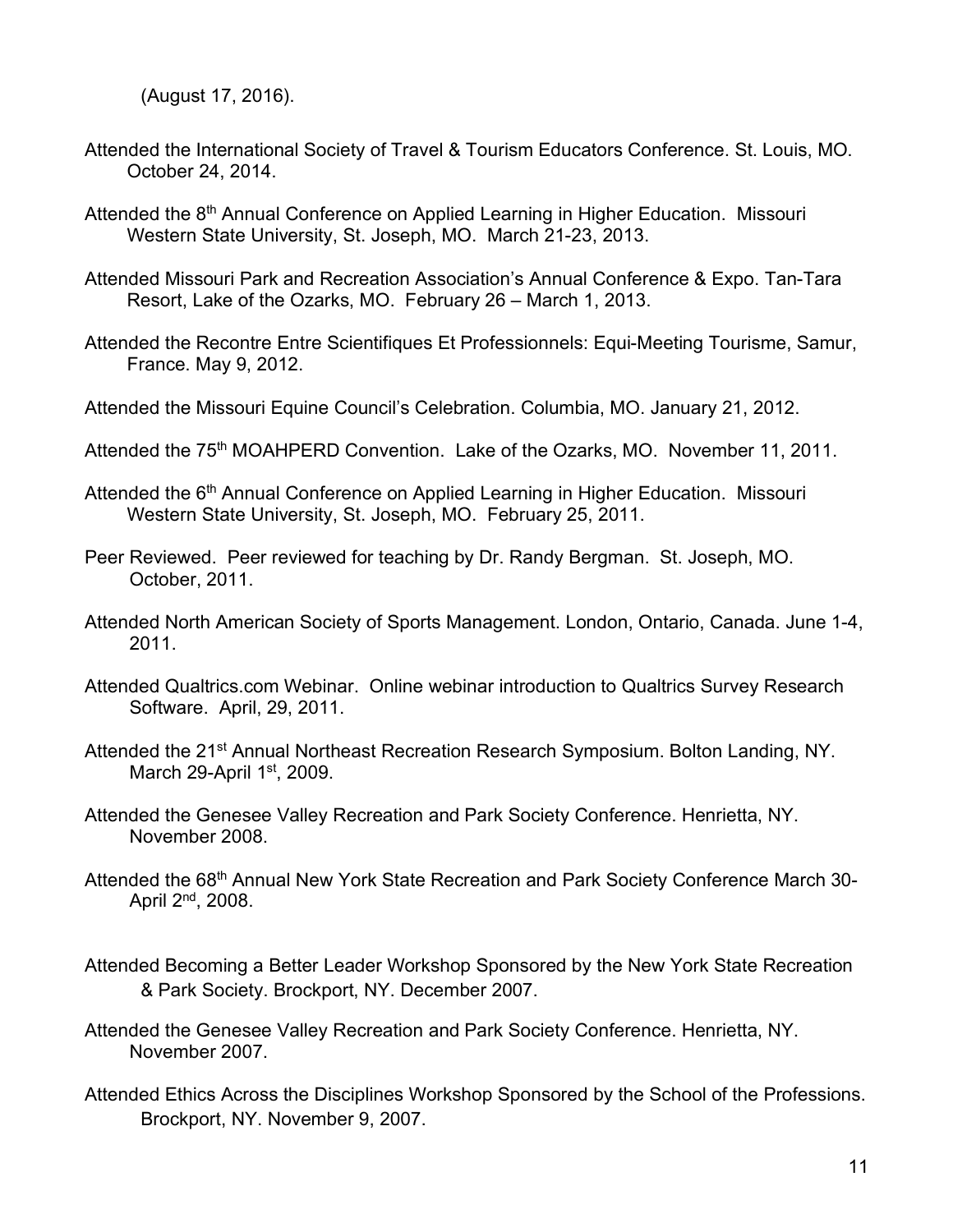- Attended CELT training workshops on Research Ethics, Utilizing Concept Mapping as a Teaching Tool, and Teaching Students to Digitize Their Coursework. Brockport, NY Fall 2007.
- Attended the Southeastern Regional Teaching & Technology Conference, Greenville, NC. April 14-16, 2004.

*Graduate Research Certificate*

Issued by North Carolina State University's College of Natural Resources. **The College of Natural Resources Graduate Research Certificate (GRC) was developed by Dean Nielsen to provide graduate students with skills and knowledge to initiate, conduct, and report research projects successfully when they become scientists or researchers in industry, government, and academia. The GRC provides a comprehensive introduction into four major areas of the research process; Research Administration and Grant-getting, Personal Management and Job Placement, Research Ethics, and Communication Skills.** December 2003.

- Completed the 1<sup>st</sup> ICHRIE Career Academy held during the  $58<sup>th</sup>$  Annual International Council on Hotel, Restaurant and Institutional Education Conference, Palm Springs, California. August 6-9, 2003.
- Attended the 58<sup>th</sup> Annual International Council on Hotel, Restaurant and Institutional Education Conference, Palm Springs, California. August 6-9, 2003.
- Completed the *Faculty Internship*, Darden Restaurants, Inc., (Red Lobster), Orlando, Florida. July 13-18, 2003.
- Attended the 26<sup>th</sup> Annual Travel and Tourism Research Association Conference, Acapulco, Mexico. June, 1995.
- Attended the 23<sup>rd</sup> Annual Travel and Tourism Research Association Conference, Whistler, British Columbia, Canada. June, 1993.

#### **PROFESSIONAL MEMBERSHIPS (current\* and past)**

#### **SHAPE**

Kansas Association for Health, Physical Education, Recreation & Dance (KAHPERD)\* Kansas Recreation and Park Association (KRPA)\* International Society of Travel and Tourism Educators (ISTTE) Equine Research Network (EqRN) Resort and Commercial Recreation Association (RCRA) North American Society for Sport Management (NSSM) The International Council on Hotel, Restaurant and Institutional Education (ICHRIE) Travel and Tourism Research Association (TTRA) National Park and Recreation Association (NPRA) Missouri Association for Health, Physical Education, Recreation & Dance (MOAHPERD) Genesee Valley Recreation and Park Society (GVRPS) New York State Recreation and Park Society (NYRPS) North Carolina Recreation and Park Society (NCRPS)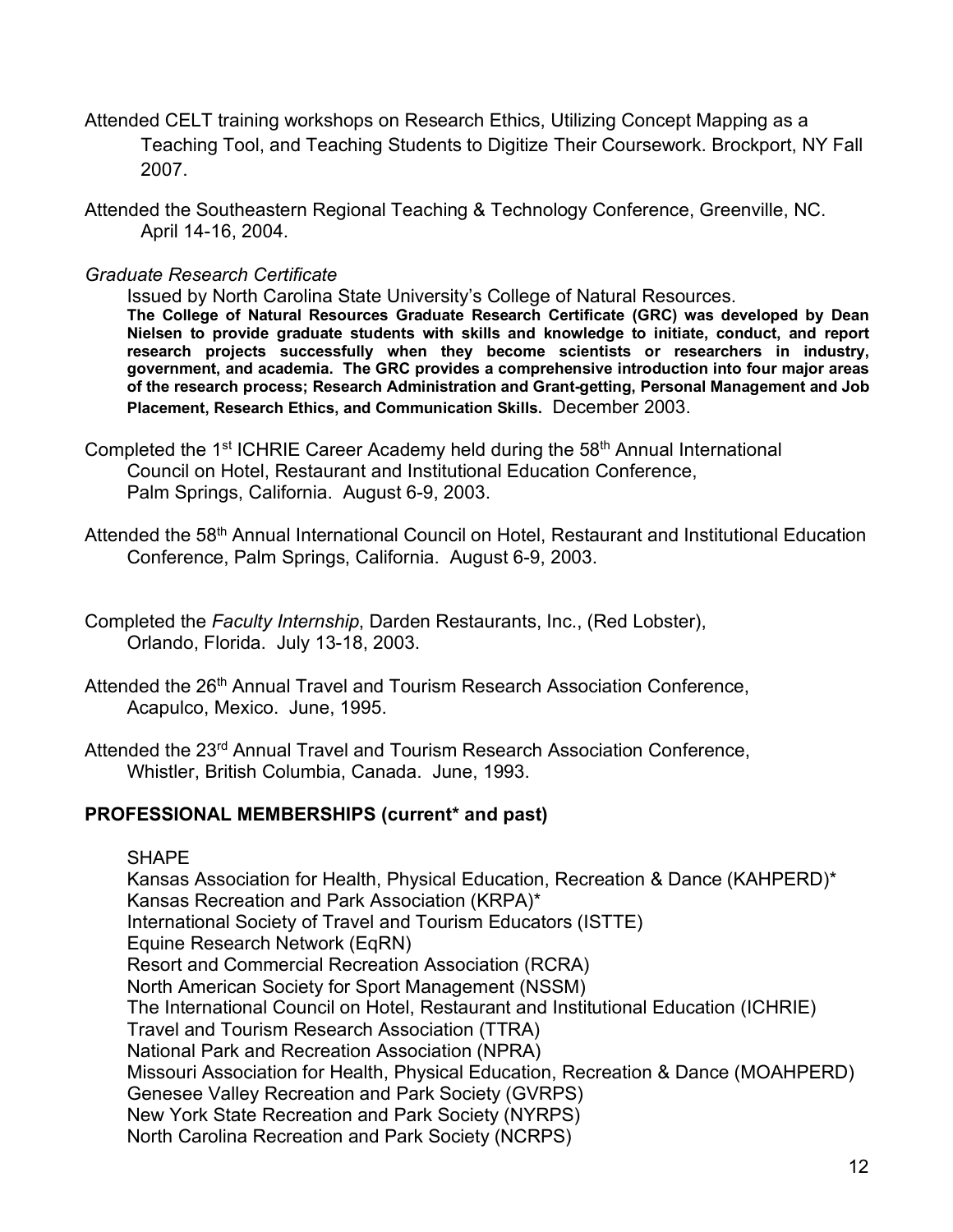#### **AWARDS and HONORS**

Appointed Graduate Faculty status at Pittsburg State University (2016) Appointed Associate Graduate Faculty status at Missouri Western State University (2011) Inducted into *the Golden Chain* North Carolina State University Honor Society (1993) *Tourism Education Foundation* Scholarship (1993) *Rho Phi Lambda* National Recreation Honor Fraternity Member (1992) *Xi Sigma Pi* National Forestry Honor Society Member (1992) First recipient of the North Carolina *National Tour Foundation* Scholarship (1992)

#### **RECENT TEACHING EXPERIENCE**

#### *I have taught face to face as well as used Canvas, Moodle, Angel, and Blackboard distance education learning management software.*

August 2019 – July 2020

Instructor of Record for REC 160 (Introduction of Recreation) Instructor of Record for REC 320 (Management Strategies & Financing in Recreation) Instructor of Record for REC 426 (RSSHM Law) Instructor of Record for REC 430 (Commercial Recreation) Instructor of Record for REC 440 (Topics in Health, Physical Education & Recreation) Instructor of Record for REC 160 (Introduction of Recreation) Instructor of Record for REC 410 (Tourism Planning & Development) Instructor of Record for REC 435 (Design & Maintenance of Rec and Leisure Facilities) Instructor of Record for REC 440 (Topics in Health, Physical Education & Recreation) Instructor of Record for REC 450 (Sport Operations) Instructor of Record for REC 820 (Foundations of Recreation & Leisure) Graduate Level Instructor of Record for REC 826 (Facilities in Recreation & Sport) Graduate Level Instructor of Record for REC 440 (Topics in Health, Physical Education & Recreation)

#### August 2018 – July 2019

Instructor of Record for REC 160 (Introduction of Recreation) Instructor of Record for REC 325 (History of Sport) Instructor of Record for REC 406 (Resort and Lodging Operations) Instructor of Record for REC 408 (Casino and Food & Beverage Operations) Instructor of Record for REC 160 (Introduction of Recreation) Instructor of Record for REC 438 (Issues in Recreation) Instructor of Record for REC 440 (Topics in Health, Physical Education & Recreation) Instructor of Record for REC 455 (Sport Policy & Governance) Instructor of Record for REC 820 (Foundations of Recreation & Leisure) Graduate Level

Assistant Professor, Department of Health, Human Performance, and Recreation

Pittsburg State University, Pittsburg, Kansas.

August 2018 – July 2019

Instructor of Record for REC 160 (Introduction of Recreation)

Instructor of Record for REC 325 (History of Sport)

Instructor of Record for REC 406 (Resort and Lodging Operations)

Instructor of Record for REC 408 (Casino and Food & Beverage Operations)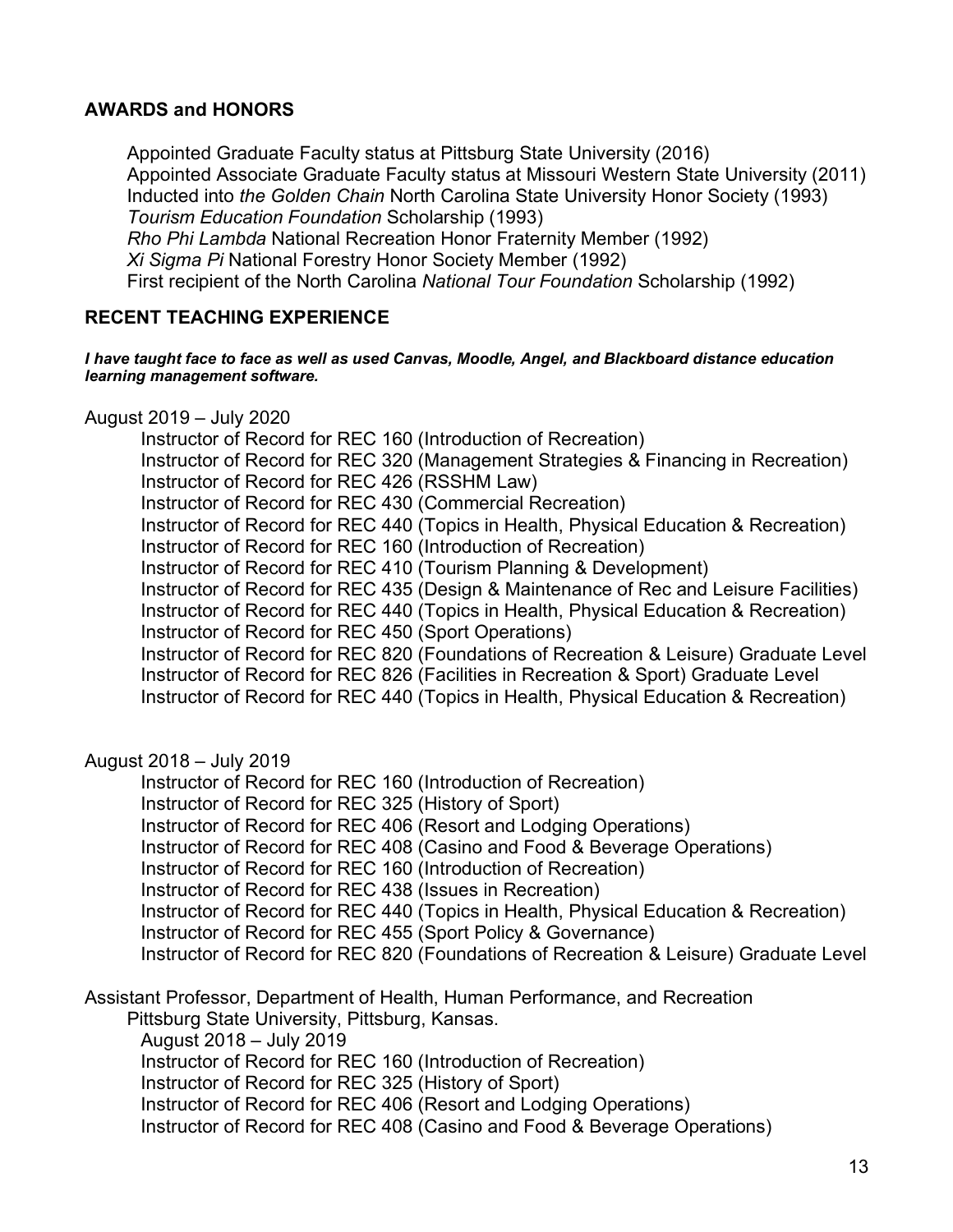Instructor of Record for REC 160 (Introduction of Recreation) Instructor of Record for REC 438 (Issues in Recreation) Instructor of Record for REC 440 (Topics in Health, Physical Education & Recreation) Instructor of Record for REC 455 (Sport Policy & Governance) Instructor of Record for REC 820 (Foundations of Recreation & Leisure) Graduate Level

Assistant Professor, Department of Health, Human Performance, and Recreation

Pittsburg State University, Pittsburg, Kansas. August 2017 – July 2018 Instructor of Record for REC 160 (Introduction of Recreation) Instructor of Record for REC 320 (Management Strategies & Financing in Recreation) Instructor of Record for REC 430 (Commercial Recreation) Instructor of Record for REC 435 (Design & Maintenance of Rec and Leisure Facilities) Instructor of Record for REC 438 (Issues in Recreation) Instructor of Record for REC 440 (Topics in Health, Physical Education & Recreation) Instructor of Record for REC 470 (Administration of Recreation)

Instructor of Record for REC 820 (Foundations of Recreation & Leisure) Graduate Level

Assistant Professor, Department of Health, Human Performance, and Recreation Pittsburg State University, Pittsburg, Kansas.

August 2016 – May 2017

Instructor of Record for REC 311 (Recreation Program Design & Leadership) Instructor of Record for REC 320 (Management Strategies & Financing in Recreation) Instructor of Record for REC 430 (Commercial Recreation) Instructor of Record for REC 435 (Design & Maintenance of Rec and Leisure Facilities) Instructor of Record for REC 438 (Issues in Recreation) Instructor of Record for REC 440 (Topics in Health, Physical Education & Recreation) Instructor of Record for REC 470 (Administration of Recreation) Instructor of Record for REC 820 (Foundations of Recreation & Leisure) Graduate Level

Assistant Professor, Department of Health, Physical Education, and Recreation Missouri Western State University, St. Joseph, Missouri. August 2014 – May 2015 Instructor of Record for RSM 220 (Introduction to Recreation & Sport Management) Instructor of Record for RSM 300 (Leadership in Recreation) Instructor of Record for RSM 342 (Resort, Park, and Recreation Area Facilities) Instructor of Record for RSM 360 (Commercial Recreation) Instructor of Record for RSM 420 (Senior Seminar in Recreation) Instructor of Record for RSM 424 (Organization & Administration of Leisure Agencies) Instructor of Record for RSM 430 (Recreation Field Experience III)

Assistant Professor, Department of Health, Physical Education, and Recreation Missouri Western State University, St. Joseph, Missouri. August 2013 – May 2014 Instructor of Record for RSM 220 (Introduction to Recreation & Sport Management) Instructor of Record for RSM 300 (Leadership in Recreation) Instructor of Record for RSM 342 (Resort, Park, and Recreation Area Facilities) Instructor of Record for RSM 360 (Commercial Recreation)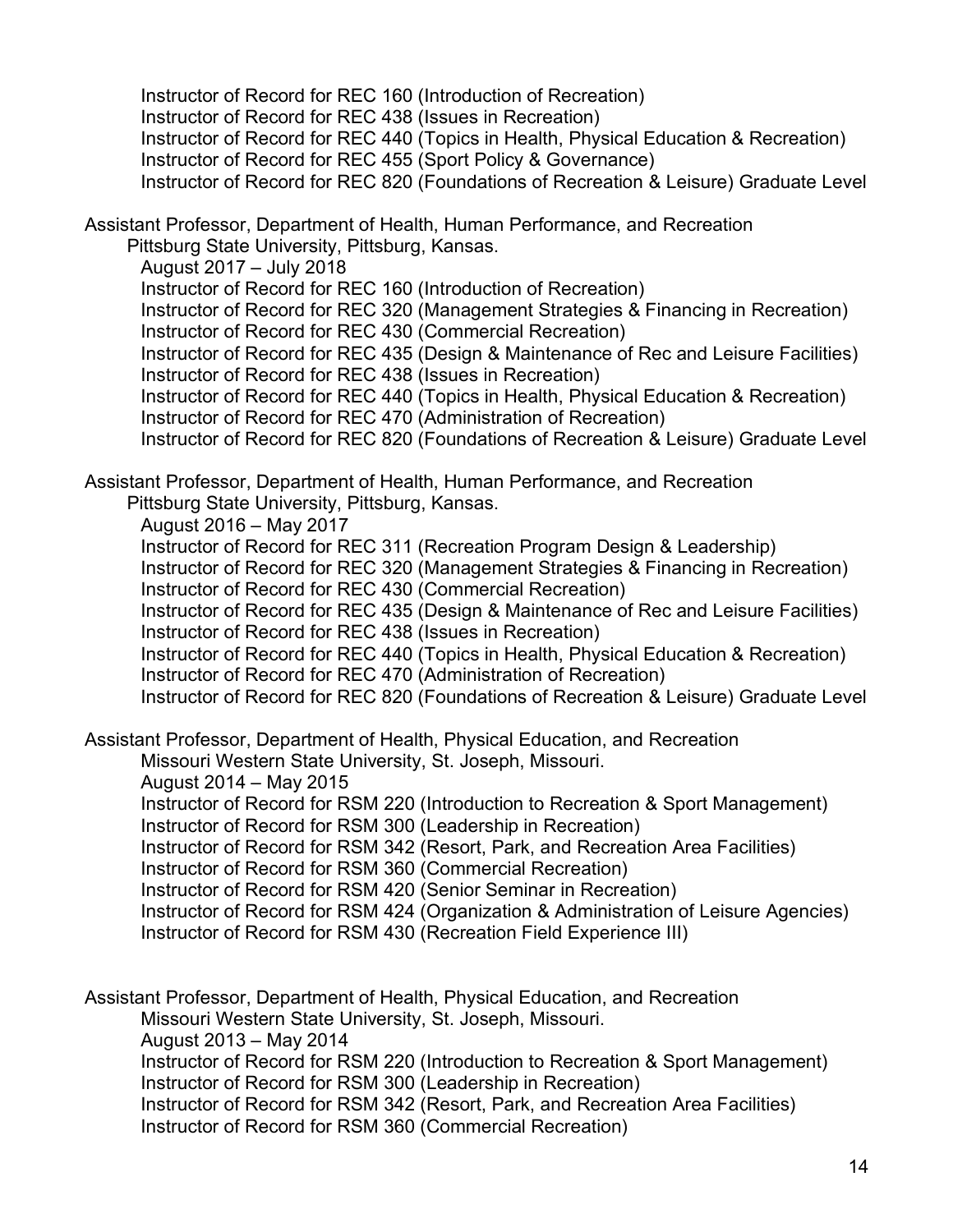Instructor of Record for RSM 420 (Senior Seminar in Recreation) Instructor of Record for RSM 424 (Organization & Administration of Leisure Agencies)

Assistant Professor, Department of Health, Physical Education, and Recreation Missouri Western State University, St. Joseph, Missouri. August 2012 – May 2013 Instructor of Record for RSM 220 (Introduction to Recreation & Sport Management) Instructor of Record for RSM 300 (Leadership in Recreation) DE Instructor of Record for RSM 342 (Resort, Park, and Recreation Area Facilities) Instructor of Record for RSM 360 (Commercial Recreation) Instructor of Record for RSM 420 (Senior Seminar in Recreation) Instructor of Record for RSM 424 (Organization & Administration of Leisure Agencies) Instructor of Record for RSM 450 (Independent Research / KC Chiefs Internship) Instructor of Record for SFM 542 (Facilities & Design Mgt.) Graduate Level Instructor of Record for RSM 699 (Independent Research / KC Chiefs Internship) Graduate Level

Assistant Professor, Department of Health, Physical Education, and Recreation Missouri Western State University, St. Joseph, Missouri. August 2011 – May 2012 Instructor of Record for RSM 220 (Introduction to Recreation & Sport Management) Instructor of Record for RSM 300 (Leadership in Recreation) Instructor of Record for RSM 330 (Recreation Field Experience II) Instructor of Record for RSM 342 (Resort, Park, and Recreation Area Facilities) Instructor of Record for RSM 344 (Adventure Travel & Tourism) Instructor of Record for RSM 360 (Commercial Recreation) Instructor of Record for RSM 420 (Senior Seminar in Recreation) Instructor of Record for RSM 424 (Organization & Administration of Leisure Agencies) Instructor of Record for RSM 450 (Independent Research / KC Chiefs Internship) Instructor of Record for RSM 699 (Internship for Kansas City Chiefs Summer Camp) Graduate Level

Assistant Professor, Department of Health, Physical Education, and Recreation Missouri Western State University, St. Joseph, Missouri. August 2010 – August 2011 Instructor of Record for RSM 330 (Recreation Field Experience II) Instructor of Record for RSM 342 (Resort, Park, and Recreation Area Facilities) Instructor of Record for RSM 344 (Adventure Travel & Tourism)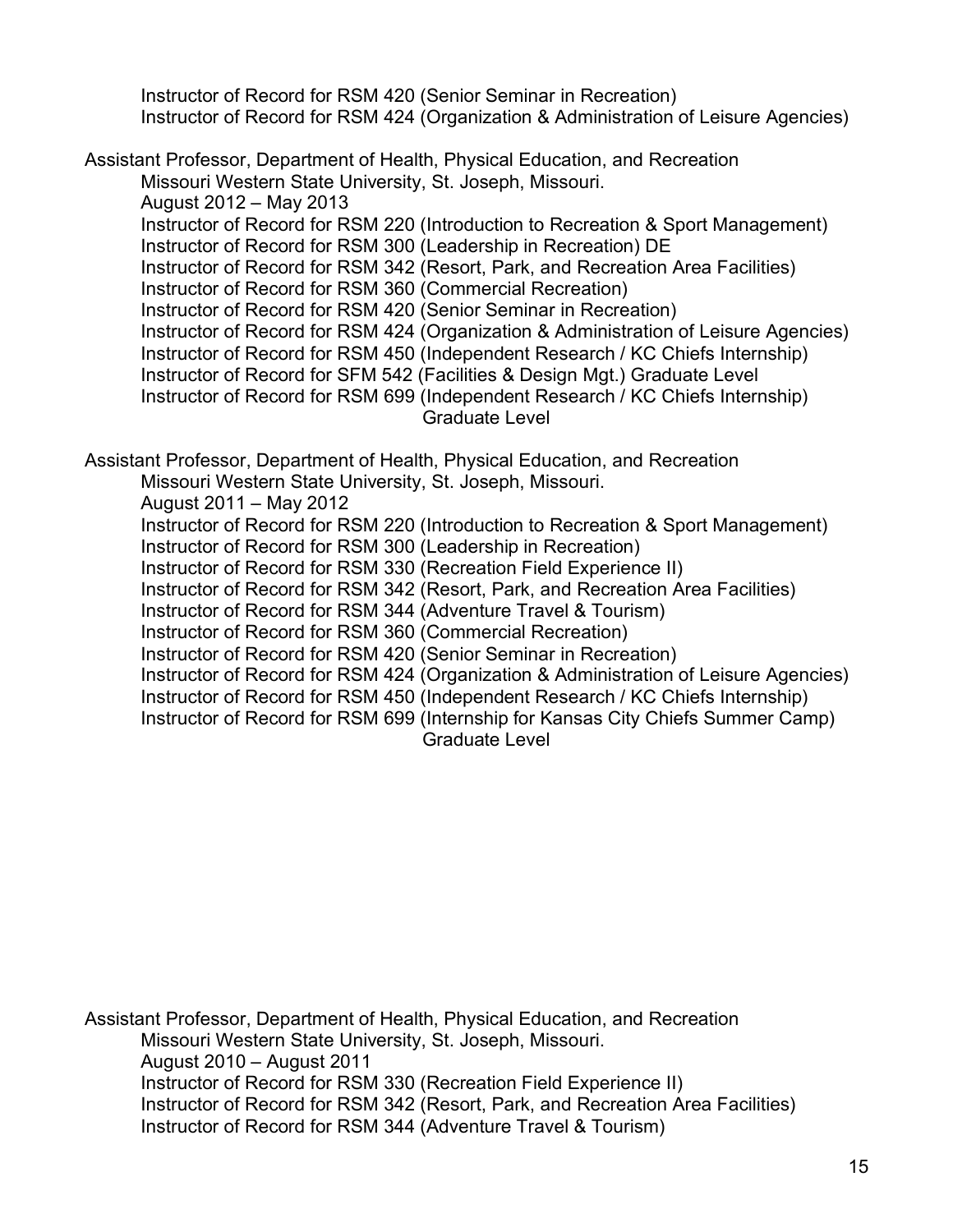Instructor of Record for RSM 360 (Commercial Recreation) Instructor of Record for RSM 420 (Senior Seminar in Recreation) Instructor of Record for RSM 424 (Organization & Administration of Leisure Agencies) Instructor of Record for RSM 430 (Recreation Field Experience III) Instructor of Record for RSM 450 (Internships for Kansas City Chiefs Summer Camp) Instructor of Record for RSM 480 (Practicum in Recreation) Instructor of Record for RSM 699 (Internship for Kansas City Chiefs Summer Camp) Graduate Level

Instructor, Department of Health, Physical Education, and Recreation Missouri Western State University, St. Joseph, Missouri. August 2009 – August 2010 Instructor of Record for RSM 340 (Interpretive Services in Recreation) Instructor of Record for RSM 342 (Resort, Park, and Recreation Area Facilities) Instructor of Record for RSM 344 (Adventure Travel & Tourism) Instructor of Record for RSM 360 (Commercial Recreation) Instructor of Record for RSM 420 (Senior Seminar in Recreation) Instructor of Record for RSM 424 (Organization & Administration of Leisure Agencies) Instructor of Record for RSM 430 (Recreation Field Experience III) Instructor of Record for RSM 450 (Internships for Kansas City Chiefs Summer Camp) Instructor of Record for RSM 480 (Practicum in Recreation)

QAR Lecturer, Department of Recreation and Leisure Studies, School of Professions, The College at Brockport, State University of New York, Brockport, New York. September 2008 – May 2009 Instructor of Record for REL 315 (International Tourism) Instructor of Record for REL 435 (Resort Operations) Instructor of Record for REL 440 (Tourism Marketing) Instructor of Record for REL 315 (International Tourism) Instructor of Record for REL 314 (Principles of Tourism) Instructor of Record for REL 715 (Research Methods) Graduate Level

QAR Lecturer, Department of Recreation and Leisure Studies, School of Professions, The College at Brockport, State University of New York, Brockport, New York. Summer School Session I May 2008 Instructor of Record for REL 315 (International Tourism)

QAR Lecturer, Department of Recreation and Leisure Studies, School of Professions, The College at Brockport, State University of New York, Brockport, New York. September 2007 – May 2008 Instructor of Record for REL 315 (International Tourism) Instructor of Record for REL 435 (Resort Operations) Instructor of Record for REL 600 (Philosophy of Leisure) Graduate Level Instructor of Record for REL 315 (International Tourism)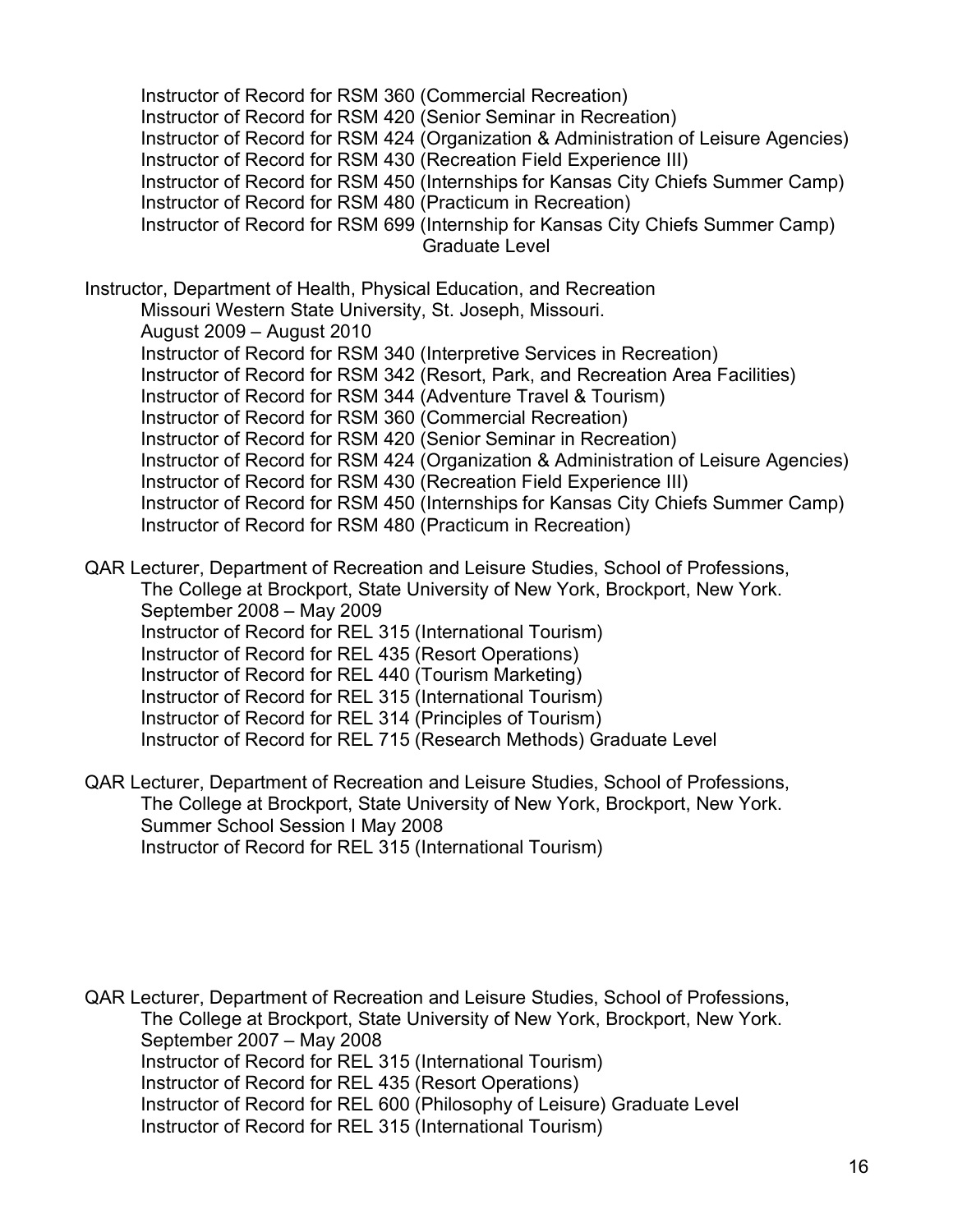Instructor of Record for REL 314 (Principles of Tourism) Instructor of Record for REL 715 (Research Methods) Graduate Level

Visiting Instructor, Recreation and Leisure Studies Department, East Carolina University January 2007 – May 2007 Instructor of Record for RCLS 3120 (Commercial Recreation and Tourism) Instructor of Record for RCLS 2610 DE (Leisure in Society) Section 602

Visiting Instructor, Hospitality Management Department, East Carolina University January 2007 – May 2007 Instructor of Record for HMGT 3990 DE (Field Experience Lodging) Instructor of Record for HMGT 3991 DE (Field Experience Restaurant Management) Instructor of Record for HMGT 3992 DE (Field Experience Conventions & Event Mgt.)

Visiting Instructor, Nutrition and Hospitality Management Department, East Carolina University August 2006 – December 2006 Instructor of Record for HMGT 3990 DE (Field Experience Lodging) Instructor of Record for HMGT 3991 DE (Field Experience Restaurant Management) Instructor of Record for HMGT 3992 DE (Field Experience Conventions & Event Mgt.)

Visiting Instructor, Nutrition and Hospitality Management Department, East Carolina University January 2006 – May 2006 Instructor of Record for NUHM 2591 (Field Experience Hospitality Management I) Instructor of Record for NUHM 2591 DE (Field Experience Hospitality Management I) Instructor of Record for NUHM 3600 DE (Lodging Systems Management II) Instructor of Record for NUHM 4308 DE (Purchasing and Cost Control)

Instructor, Department of Hospitality & Tourism, School of Business, North Carolina Central **University** January 2005 – May 2005

Instructor of Record for HADM 4100 (Tourism Research Methods) Instructor of Record for HADM 3410 (Convention and Event Management) Instructor of Record for HADM 3500 (Tourism Planning) Instructor of Record for HADM 2000 (Tourism Development)

Instructor, Department of Hospitality & Tourism, School of Business, North Carolina Central **University** 

August 2004 – December 2004 Instructor of Record for HADM 4100 (Tourism Research Methods) Instructor of Record for HADM 1100 (Lodging Operations) Instructor of Record for HADM 4700 (Facilities Management) Instructor of Record for HADM 2000 (Tourism Development)

Instructor, Department of Hospitality & Tourism, School of Business, North Carolina Central **University** May 2004 – July 2004 Instructor of Record for HADM 2900 (Work Experience I) Instructor of Record for HADM 3900 (Work Experience II)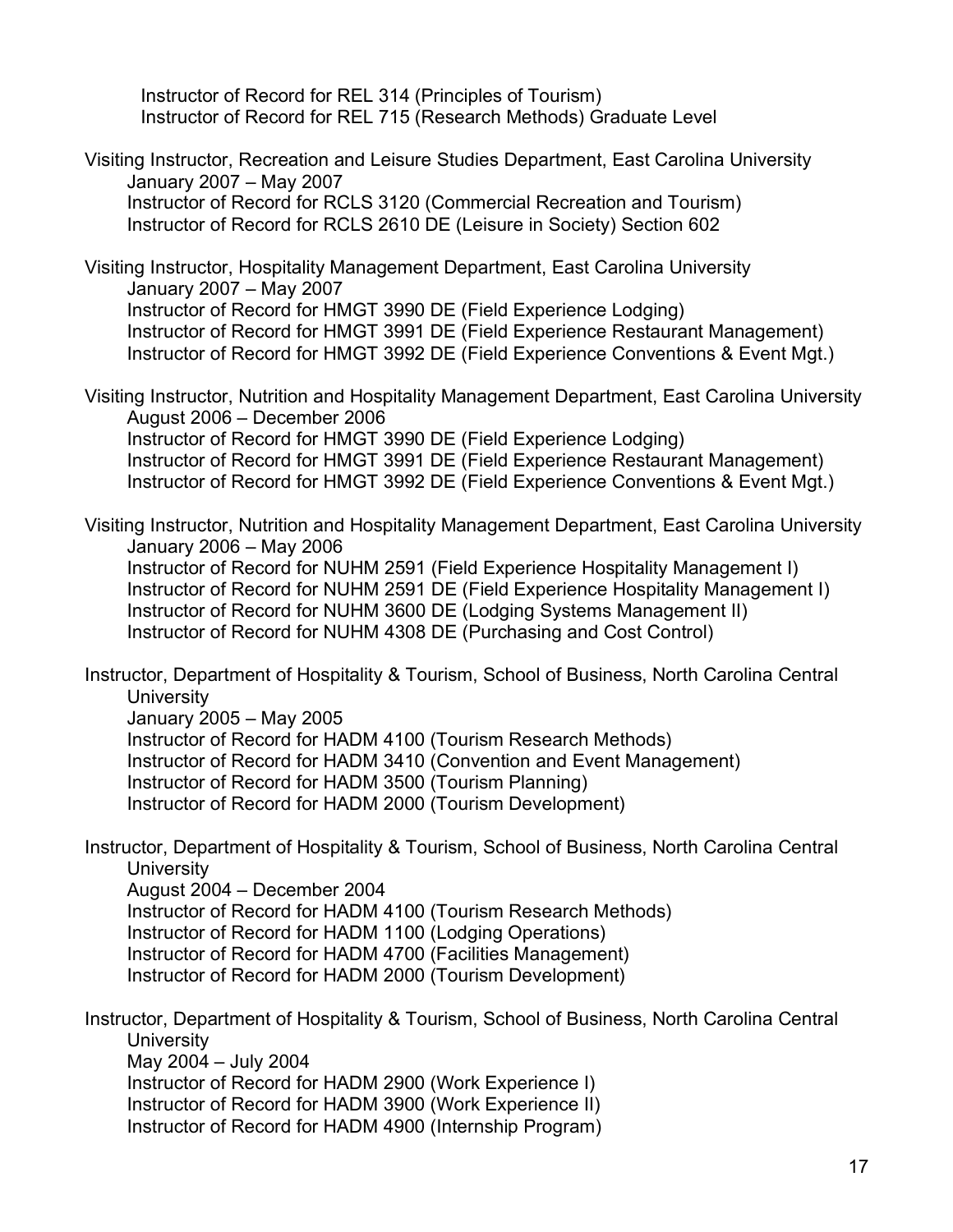Instructor, Department of Hospitality & Tourism, School of Business, North Carolina Central **University** August 2003 – December 2003 Instructor of Record for HADM 4100 (Tourism Research Methods) Instructor of Record for HADM 3500 (Tourism Planning) Instructor of Record for HADM 3410 (Conference & Event Management) Instructor of Record for HADM 2000 (Tourism Development) Instructor, Department of Hospitality & Tourism, School of Business, North Carolina Central **University** January 2003 – May 2003 Instructor of Record for HADM 4100 (Tourism Research Methods) Instructor of Record for HADM 3500 (Tourism Planning) Academic Advisor, Department of Communication, North Carolina State University August 2001 – May 2002 Instructor, Department of Communication, North Carolina State University August 2001 – May 2002 Instructor of Record for *two* sections Com 110 (Public Speaking) Instructor, Department of Hospitality & Tourism, School of Business, North Carolina Central **University** August 2001 – December 2001 Instructor of Record for HADM 2400 (Computers in Hospitality & Tourism) Instructor of Record for HADM 3500 (Tourism Planning) Instructor, Department of Communication, North Carolina State University July 2001 – August 2001 Instructor of Record for *two* sections Com 110 (Public Speaking) Instructor, Department of Hospitality & Tourism, School of Business, North Carolina Central **University** January 2001 – May 2001 Instructor of Record for HADM 2000 (Introduction to Tourism) Instructor, Department of Communication, North Carolina State University January 2001 – May 2001 Instructor of Record for three sections Com 110 (Public Speaking) Instructor, Department of Hospitality & Tourism, School of Business, North Carolina Central **University** August 2000 – December 2000 Instructor of Record for HADM 3500 (Tourism Planning) Instructor, Department of Communication, North Carolina State University August 2000 – December 2000